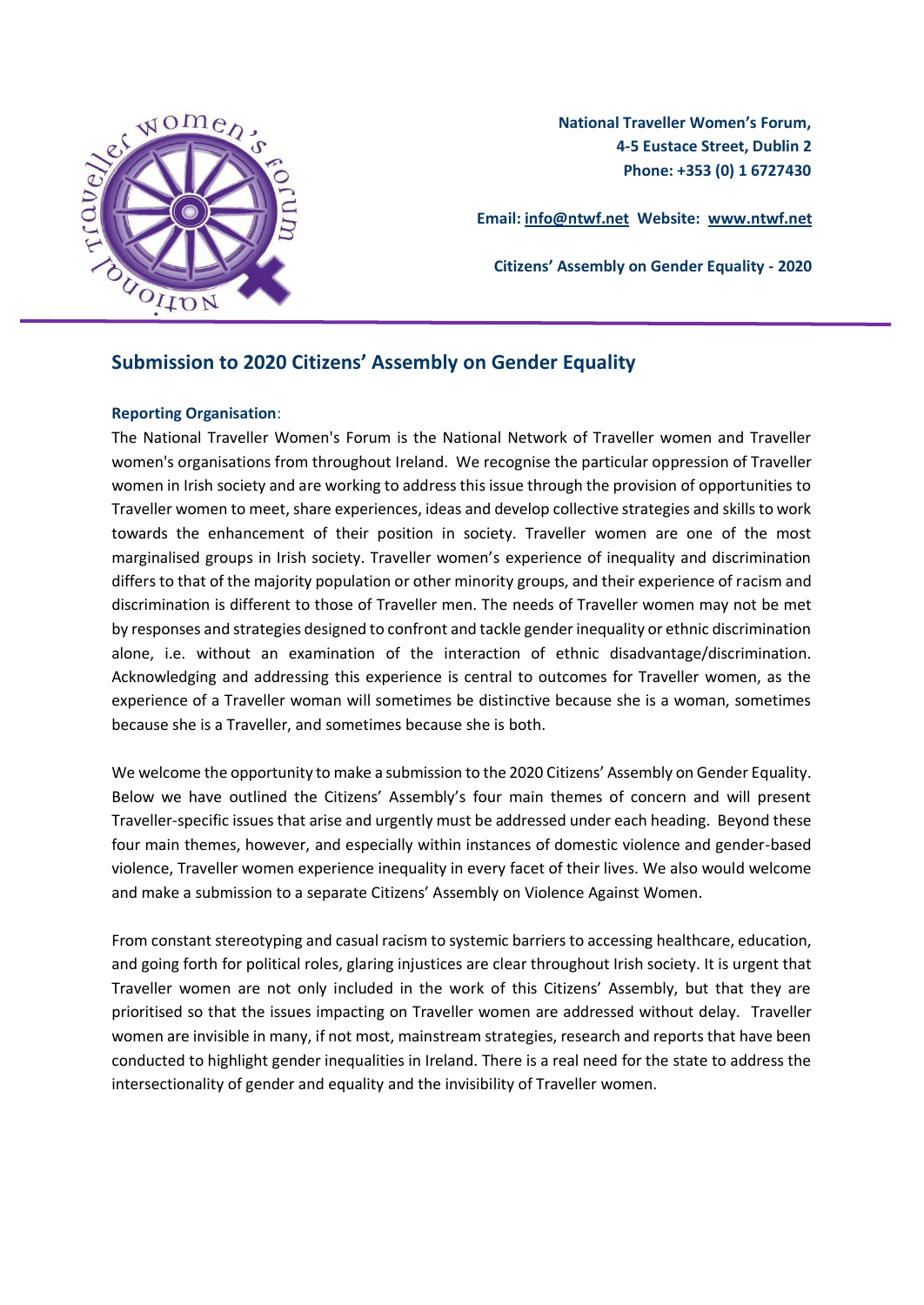### **Theme 1: Gender norms and stereotypes**

Irish Travellers are a minority ethnic group that has been part of Irish society for centuries. They have a value system, language, customs and traditions which make them an identifiable group to both themselves and others. Their distinctive lifestyle and culture, based on a nomadic tradition, sets them apart from the general population. For ethnic minority groups, expression of identity and pride in identity are important aspects pertaining to a sense of belonging in society. Such identity being positively received and welcomed by the majority population is also a critical factor in the extent to which people experience a sense of belonging in society. The extent to which that experience is positive or otherwise will affect confidence and self-esteem both from a community standpoint and on an individual level. Traveller women, like other women in Irish society, are disadvantaged in multiple ways.

Broadly speaking, gender roles are clearly divided in the Traveller Community with distinct divisions between experiences, expectations, decision-making authority and the sense of value attributed to each sex. Overall, with clear exceptions, men are the dominant group with more access to power, control and decision-making authority. However, this is a changing dynamic and the increased number of Traveller women in voluntary work, paid employment and education is having a positive effect on the choices and experiences of Traveller women.

Challenging gender norms, expectations, stereotypes, racism and discrimination is a complex issue for Traveller women. The Traveller Community as a whole is subject to widespread negative stereotypes and perceptions within Irish society. This has far-reaching consequences in terms of access to education and other services which affect Traveller women.

In the thirty years since the enactment of Prohibition of the Incitement To Hatred Act (1989) and indeed before it, there are countless examples of the use of racist stereotypes and hate speech used against Travellers. To give a recent example, in September of 2019, a video involving a member of An Garda Síochána and a member of Dublin Fire Brigade began circulating widely across all social media. The purpose was to promote a charity boxing fight but the result instead was to mock Travellers and reinforce racist stereotypes of one of the most marginalised groups in Irish society. We are concerned with such a flagrant display of discrimination from a member of an institution which sets out to protect civilians and serve communities with 'human rights and ethical behaviour as the foundation upon which we will deliver policing services.<sup>1</sup> As a Traveller women's organisation, we were particularly concerned with and disgusted by a reference that appears to be made to "beat the wife" (approximately 49/50 seconds into the online clip). It is a poignant example of how Traveller women can be stereotyped by even those meant to protect Irish society. The Garda in question was suspended<sup>2</sup> and an investigation was undertaken.

Unfortunately, Travellers are commonly the negative focus of political debate in Ireland. It is a feature of every local and general election and even recently came into focus in a presidential election. A 2018 presidential candidate, Peter Casey, went from languishing last in the presidential polls to placing

<sup>1</sup> Organisational Objective from An Garda Síochána own mission and strategy statement 2019 – 2020

<sup>2</sup> Gallagher, C. (2019) 'Garda who appeared to mock Travellers in online video has apologised', *The Irish Times.* [Accessed 30 October 2019]. Available: [https://www.irishtimes.com/news/crime-and-law/garda-who-appeared-to-mock-travellers-in-online-video-has](https://www.irishtimes.com/news/crime-and-law/garda-who-appeared-to-mock-travellers-in-online-video-has-apologised-1.4028926)[apologised-1.4028926.](https://www.irishtimes.com/news/crime-and-law/garda-who-appeared-to-mock-travellers-in-online-video-has-apologised-1.4028926)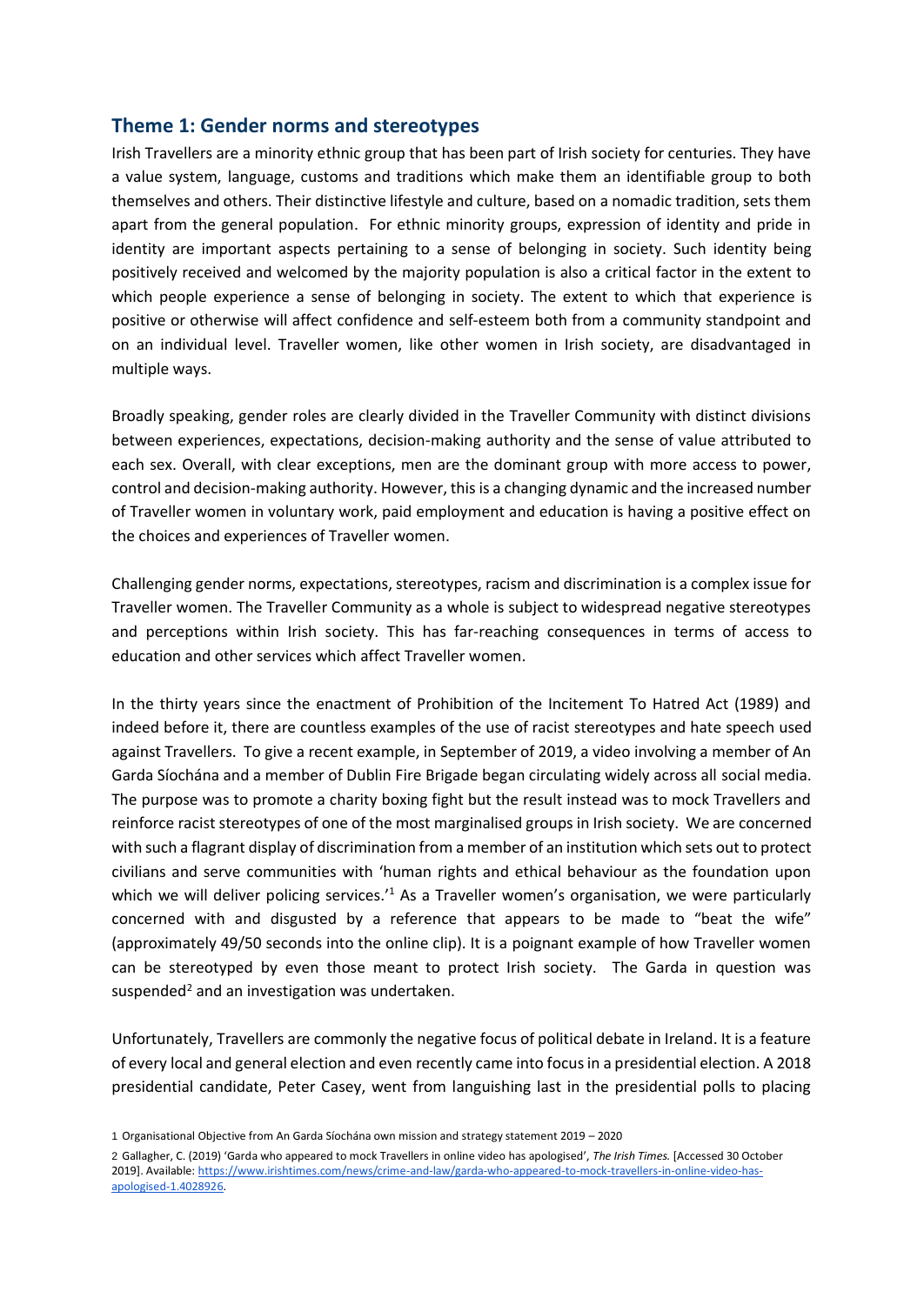second in the election after comments he made that Travellers are 'basically people camping on someone else's land.'<sup>3</sup> This was given much coverage in the media which had an extremely adverse impact on the families at the center of Casey's comments. This is one of many instances in which the media exacerbates racism in its coverage. Even more recently than Casey's comments, Tweets from Fianna Fáil Senator Lorraine Clifford Lee, also a member of the Seanad, were found to be extremely offensive, using outdated stereotypes and derogatory terms. While Clifford Lee's apology was welcomed, this kind of racism is only held to account when a leader's career is in jeopardy.

The impact of this type of hate speech directed at Travellers is distressing and painful and has a hugely negative impact on the day-to-day stresses of Travellers' lives and their mental health. The suicide rate for Traveller women is five times greater than the general population and 62.7% of Traveller women reported their mental health to be poor for one or more days in the last 30 days compared to 19.9% of female General Medical Service Card holders.<sup>4</sup>

There is an absence of positive visibility of Traveller culture in the curricula and in the school environment as a whole. Bullying and racism is experienced by Traveller learners from their settled peers but also from educators.

The Prohibition of Incitement to Hatred Act of 1989 simply has not been sufficient in protecting the Traveller community from verbal abuse, identity-based attacks, and other insidious forms of hatred. According to documents released by the Courts Service under the Freedom of Information Act, there have been 44 prosecutions under the Act of which five resulted in convictions.<sup>5</sup> By any measure, this is a very poor conviction rate in relation to a piece of legislation that spans three decades.

St. Stephen's Green Trust Travellers in Prison Initiative released research in 2017 in a published report entitled 'Hearing their Voices Traveller Women in Prison.'<sup>6</sup> This research highlighted that for Traveller women and women of ethnic groups throughout the world, experiences of racism, discrimination and oppression are often compounded by sexism, sexual stereotypes and gender-based discrimination. Traveller women therefore struggle with the oppression, sexism and gender stereotypes faced by all women while simultaneously dealing with racism, exclusion and isolation from the majority population. The report also highlights the significant stigma experienced by Traveller women who have been imprisoned in Ireland, particularly post-release.

In February 2017, the UN Committee on the Elimination of Discrimination Against Women CEDAW, in considering Ireland's most recent report, asked the Irish government to provide information on specific measures to address the overrepresentation of Traveller women in the prison population and the prevalent stereotypes that increase their risk of imprisonment. The All-Ireland Traveller Health Study concluded that the relative risk of imprisonment of Traveller women was 9.8-11.5 per 10,000, and 18-22 times that of non-Traveller women.

- 4 http://www.paveepoint.ie/wp-content/uploads/2015/04/Handout-Mental-Health-A5-8pp.pdf
- 5 <https://www.irishtimes.com/news/crime-and-law/courts-service-reveals-five-convictions-for-hate-crime-since-1989-1.3124352> 6 <https://www.ssgt.ie/wp-content/uploads/2017/11/Hearing-their-Voices-Traveller-Women-in-Prison.pdf>

<sup>3</sup> O'Halloran, M. (2018) 'Taoiseach condemns Peter Casey comments about Travellers.' [Accessed 12 December 2019]. Available: [https://www.irishtimes.com/news/politics/oireachtas/taoiseach-condemns-peter-casey-comments-about-travellers-1.3668051.](https://www.irishtimes.com/news/politics/oireachtas/taoiseach-condemns-peter-casey-comments-about-travellers-1.3668051)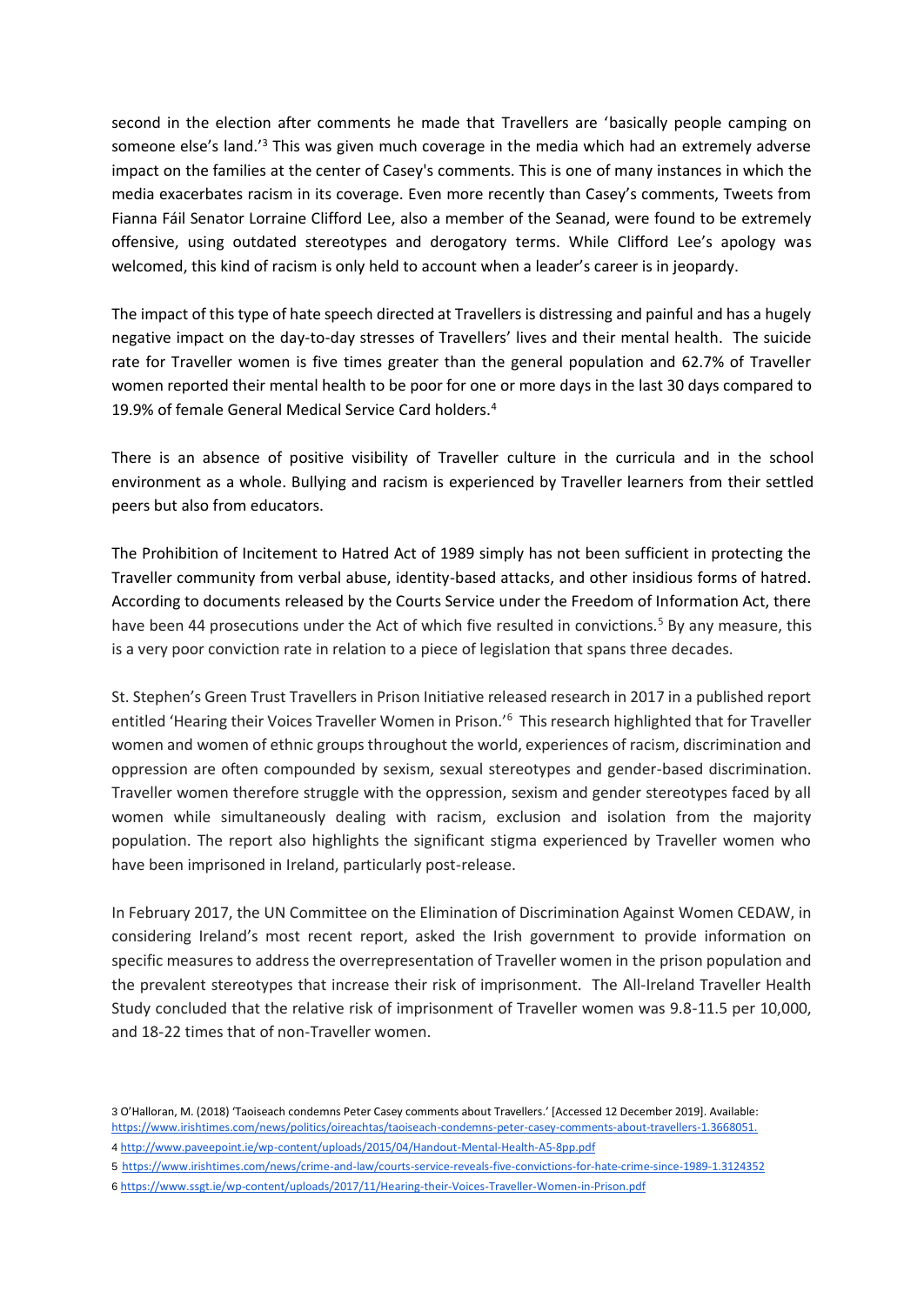#### **Recommendations:**

- National Traveller Women's Forum made a submission to the National Consultation on Hate Speech in December 2019 and supports the updating of The Prohibition of Incitement to Hatred Act of 1989.
- It is also essential that racism and discrimination be condemned by politicians and leaders in Ireland. NTWF wrote to members of the Dáil and Seanad before the General Election 2020, calling for a debate on racism in politics. We hope the interest expressed in participating will be carried through to the new government.
- The Traveller Education bill was passed last year and we look forward to its full implementation in school curricula throughout the country. We believe that a more positive portrayal of Irish Travellers from a young age will help in eroding the deep-seated stereotypes and racism experienced by the Traveller community, especially Traveller women.
- Compulsory anti-racism and intercultural training is required for key HSE staff part of preservice and in-service.
- Discriminatory practices in schools need to be stamped out. For example, any enrolment practices that impact Traveller children more than other children.

# **Theme 2: Work: gender discrimination and occupational segregation by gender and the gender pay gap**

Unfortunately for Traveller women, conversations around the gender pay gap are hardly applicable because access to education and progression into mainstream employment remains extremely difficult due to systemic and societal barriers. Traveller women first and foremost need greater access and pathways to the workforce.

Traveller women experience high levels of unemployment due to low educational attainment, discrimination, racism, childcare and family commitments and welfare issues. For many, hiding one's identity can be the only option to secure and maintain employment. 55% of Travellers have experienced discrimination at work.<sup>7</sup>

- Less than 1% of Travellers are in third level education <sup>8</sup>
- 81.2% of Traveller women are unemployed <sup>9</sup>
- Only 4.8% of Travellers are employed or self-employed <sup>10</sup>
- Traveller unemployment increased from 74.9% in 2006 to 84.3% in 2011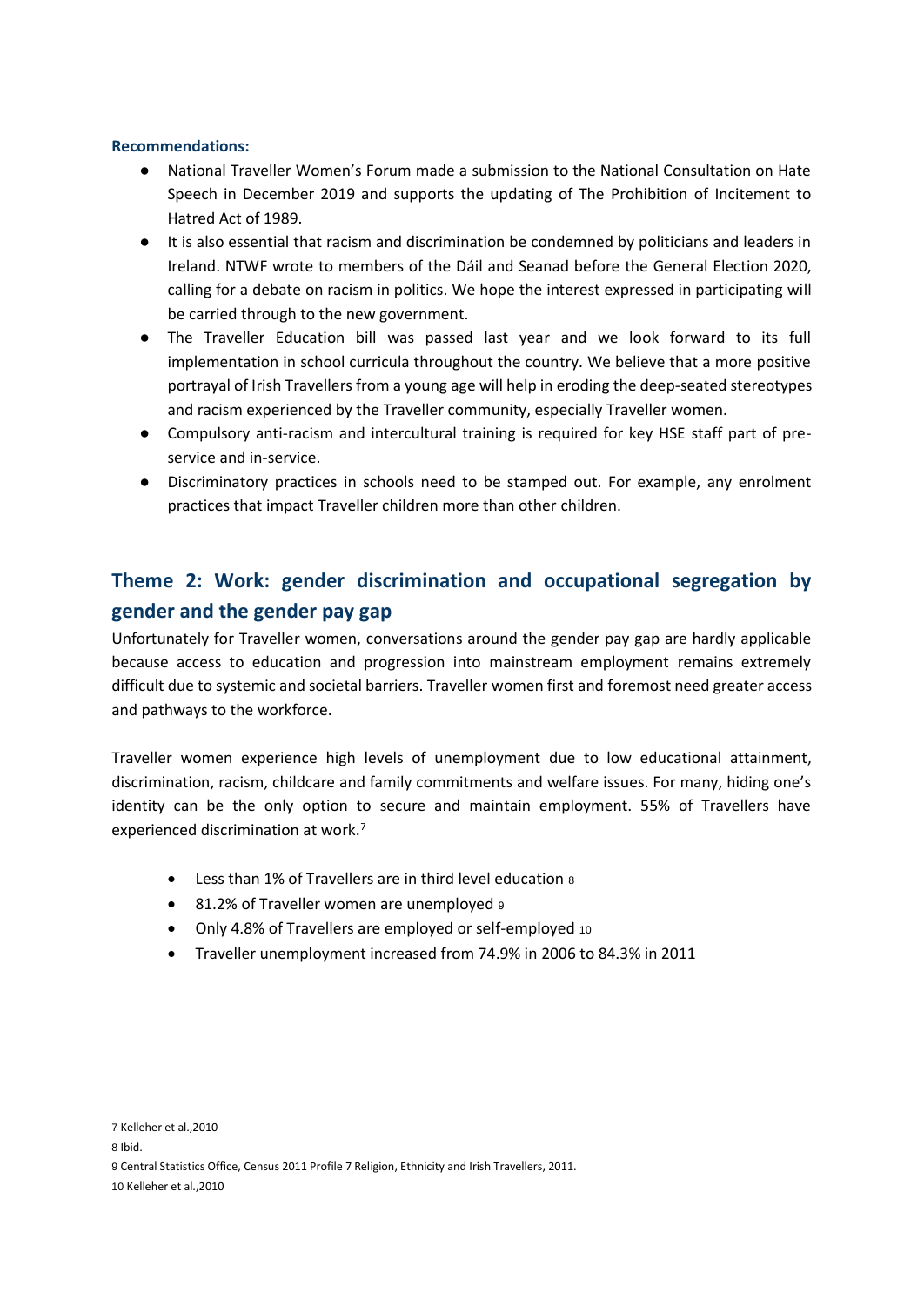High cost of childcare acts as a major barrier for Traveller and Roma women in accessing employment, further education and training.<sup>11</sup> Many women also fear losing secondary benefits, particularly the Medical Card.<sup>12</sup>

Regardless of this, no gender-specific employment or training opportunities have been introduced for Traveller women. The national training authority, FAS, initiated a Special Initiative for the employment of Travellers in 2005 named FAS SIT. However, this programme was cut by 50% during the recession, and there was an underspend of 40% of the allocated budgets.<sup>13</sup> Eight of the projects were reportedly still running in 2012 but there is no information on Traveller participation after this date. In 2008, a small grant fund by the Department of Social Protection, Activation and family support line was established to support unemployed Travellers return to employment. However, there are no available figures of spending or allocations, nor any evidence on its outcomes. An internship scheme in government departments, which was popular and over-subscribed, has also been discontinued.<sup>14</sup>

A lack of access to education has wider human rights consequences in that it exposes Traveller and Roma girls and women to low educational attainment, future unemployment, poverty and social exclusion.

55% of Travellers have experienced discrimination at work<sup>15</sup> and for many, hiding one's identity can be the only option to secure and maintain employment. This is unacceptable reality for Ireland in 2020.

#### **Recommendations:**

- Introduce targeted and adequately resourced employment and training measures for Traveller women to improve and increase access to the labour market.
- Adopt temporary special measures to ensure Traveller women can access affordable childcare; retain secondary benefits while participating in training; and retain medical cards for a set period of time after entering employment.
- Develop a Traveller Employment and Enterprise Strategy in conjunction with Traveller organisations and other key stakeholders.
- Support the rollout of recommendations contained in the St. Stephen's Green Trust report Mincéir Gruber Malaid Streed (Traveller Hands Work Hard) which will be launched on the 17th June.
- Resource recommendations coming from the NTRIS working group on employment.

<sup>11</sup> Ireland has the highest childcare costs in the EU as a percentage of family income, making it inaccessible for many Traveller and Roma women. For low income families including lone parents, childcare can cost up to 40 per cent of their total income compared to 24 per cent of the income of a family with two incomes; however even this lower percentage is still double that of the EU average. See OECD, Benefits and Wages: Statistics, 2014, cited in Irish Human Rights and Equality Commission Submission to the UN Committee on Economic Social and Cultural Rights, June 2015, [www.ihrec.ie.](http://www.ihrec.ie/)

<sup>12</sup> Within the context of poor health outcomes for Traveller women, this fear is not unfounded. Kelleher et al.,2010 (9);

<sup>13</sup> Harvey, B., Travelling with Austerity, 2013.

<sup>14</sup> Ibid.

<sup>15</sup> Kelleher et al.,2010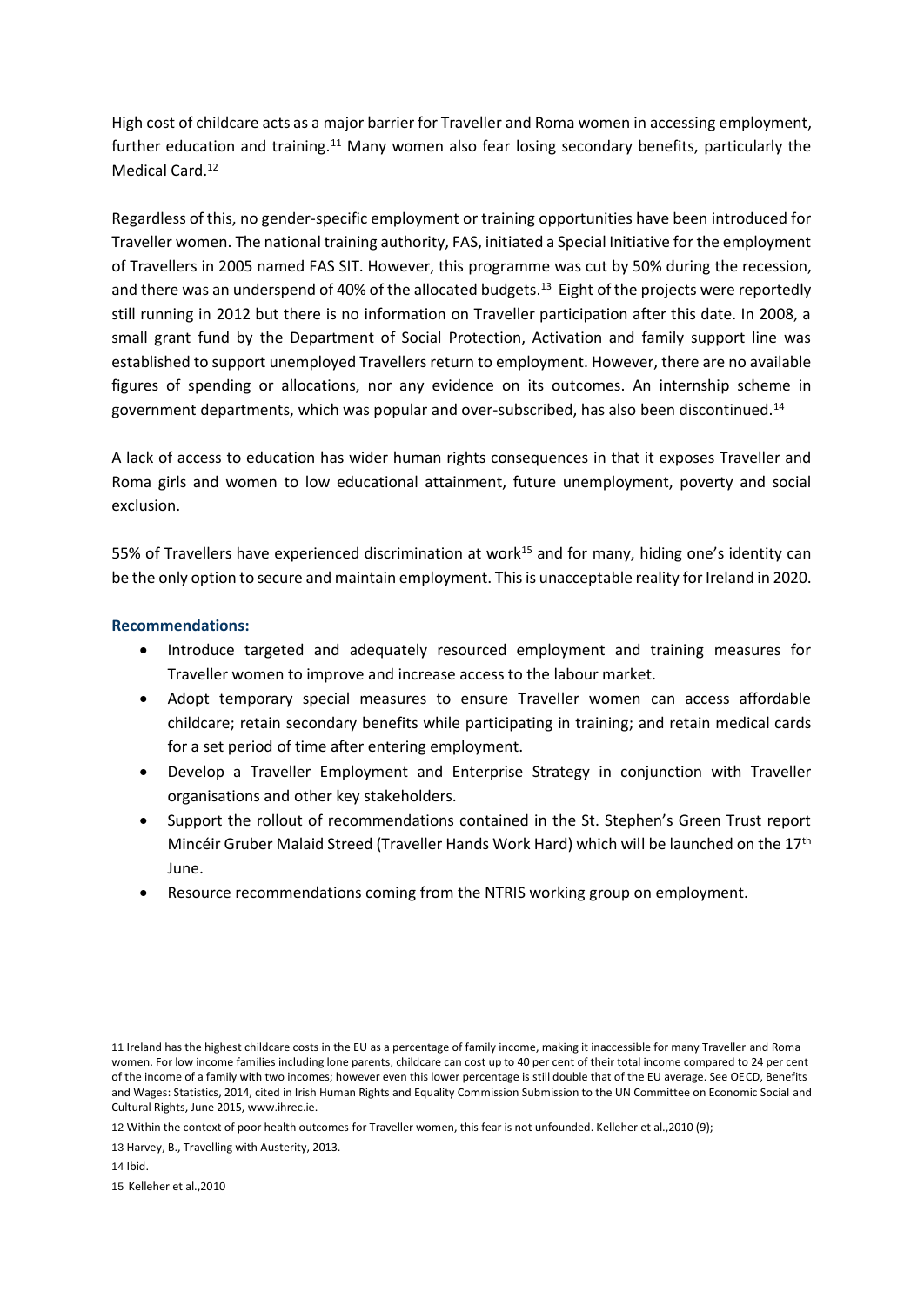## **Theme 3: Care, paid and unpaid, as a social and family responsibility**

Traveller women play a central role in the Traveller community. In the domestic sphere, they assume responsibility for child-rearing, care of the home and the welfare of both their immediate and extended families.

Similar to women in the settled community, Traveller women are often the key point of contact with frontline service providers such as GPs, PHNs, local authority personnel with responsibility for accommodation, schools, etc. In this context, the well documented existence of institutional discrimination and prejudice directed at members of the Traveller Community is more likely to affect Traveller women than Traveller men.

An NWCI publication describes childcare as 'the dominant employment barrier for women.'<sup>16</sup> Traveller women have primary responsibility for children. Without access to childcare, Traveller women cannot work, cannot work on a full-time basis or cannot obtain the further education or training that would enable them to access work. Traveller women are marrying and starting a family at a younger age than the general population. Given the poor education outcomes for Traveller women ability to access further education and training is crucial. Universal childcare, available as a right, is absolutely essential. Without it, there will never be education equality for and between women, nor will there be employment equality for and between women.

One in three Irish Traveller women (32.7%) were looking after the home and family, nearly twice the rate of the general population (17.5%)<sup>17</sup>. Traveller women have traditionally cared for their children within the extended family, one reason being the high costs of childcare as outlined above. This is a major barrier for Traveller women in accessing employment, further education and training, $18$ therefore relegating Traveller women to the home.

In addition to quality childcare provision being provided the specific needs of Traveller children must be recognised and included in the policies and approach of the early years setting if Traveller women are to have the confidence in their children being cared for outside the immediate family.

In discussing Traveller home life, it is impossible to not mention the issue of accommodation. Accommodation is one of the key determinants of health and the appropriate type and standard of Traveller accommodation does impact greatly on life expectancy and on all other aspects of Traveller lives such as economic, social and cultural. The significantly high number of families living without permanent accommodation or living in inadequate accommodation has particular consequences for Traveller women. Housing has a particular effect on women as they spend more time in the home and are the primary carers. As such they bear the brunt of having to cope with unacceptable conditions such as lack of clean running water, lack of adequate refuse collection, poor sanitation and unsafe

<sup>16</sup> Dr. Mary Murphy. (2012). From Careless to careful activation making activation work for women. NWCI.

<sup>17</sup>http://www.cso.ie/en/media/csoie/census/documents/census2011profile7/Profile,7,Education,Ethnicity,and,Irish,Traveller,entire,doc.p df

<sup>18</sup> Ireland has the highest childcare costs in the EU as a percentage of family income, making it inaccessible for many Traveller and Roma women. For low income families including lone parents, childcare can cost up to 40 per cent of their total income compared to 24 per cent of the income of a family with two incomes; however even this lower percentage is still double that of the EU average. See OECD, Benefits and Wages: Statistics, 2014, cited in Irish Human Rights and Equality Commission Submission to the UN Committee on Economic Social and Cultural Rights, June 2015, [www.ihrec.ie.](http://www.ihrec.ie/)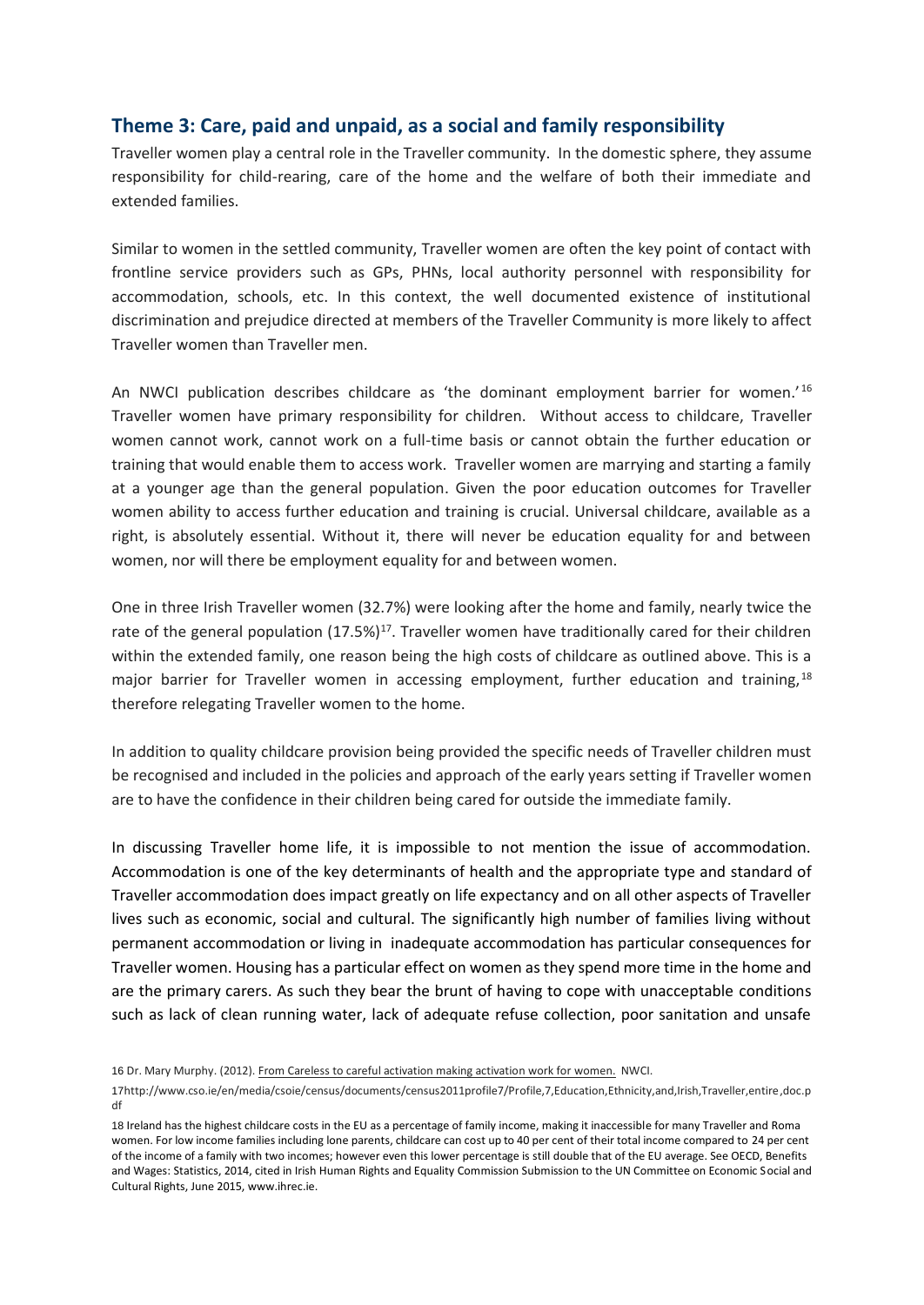areas for children to play. Furthermore, problems with accommodation can lead to ill health and other issues. Unstable accommodation status has a correlation with socioeconomic disadvantage, poor health and increased drug use among Traveller women, with 32.5% of female Traveller drug users staying in some form of unstable accommodation.<sup>19</sup>

Almost 1 in 3 Traveller households living in mobile or temporary accommodation have no sewerage facilities and 1 in 5 have no piped water source. A significant number of families in group housing or sites report lack of footpaths, public lighting, fire hydrants and safe play areas.<sup>20</sup> A review of fire safety in September 2016 found significant shortcomings in Traveller accommodation units with 76% not having a working smoke alarm; 72% having no working carbon monoxide alarm; and the condition of electrical installations being an issue in 78% of the sites. The National Traveller Health Strategy in 2010 states 'There is little doubt that the living conditions of Travellers are probably the single greatest influence on health status, stress and infectious disease including respiratory.' As one of the key determinants of health, accommodation has also contributed to Traveller children being 3.6 times more vulnerable to fatality in their first year of life. 50% of this group are not expected to live beyond the age of 40.<sup>21</sup> Consequently, in addition to their work in the home and childcare, Traveller women must grapple with the precarious, unsafe, and sub-standard conditions for children in their living environment.

#### **Recommendations:**

- Following the Traveller Accommodation Expert Review<sup>22</sup> carried out last year, the National Traveller Women's Forum has publicly emphasized the need for urgent implementation of all 32 of the recommendations contained in this review in its entirety.
- Adopt special measures to ensure Traveller women can access affordable childcare; retain secondary benefits while participating in training; and retain medical cards for a set period of time after entering employment.
- To ensure quality childcare for Travellers requires the implementation of anti-racist policies, and the use of culturally and developmentally appropriate curriculum and the visibility through positive measures of Traveller role models employed in the service.

# **Theme 4: Women's access to, and representation in, public life and decisionmaking:**

Traveller women experience significant exclusion from decision-making and wider political processes due to discrimination and marginalisation. There is a real need for Traveller women to have an attainable opportunity to participate in spaces of power and decision-making. Regardless of the recommendations made by the Advisory Committee on the Framework Convention for the Protection

<sup>19</sup> National Drug Treatment Reporting System (NDTRS) 2007-2013, cited in Pavee Point Traveller and Roma Centre, Submission to Department of Justice and Equality: National Substance Misuse Strategy, 2015, http://www.paveepoint.ie/wpcontent/uploads/2015/04/drugssubmission.pdf

<sup>20</sup> Kelleher et al. 2010

<sup>21</sup> Kelleher et al.,2010

<sup>22</sup>[https://www.housing.gov.ie/sites/default/files/publications/files/2019\\_july\\_expert\\_review\\_group\\_traveller\\_accommodation](https://www.housing.gov.ie/sites/default/files/publications/files/2019_july_expert_review_group_traveller_accommodation-final_reportrt_00.pdf)[final\\_reportrt\\_00.pdf](https://www.housing.gov.ie/sites/default/files/publications/files/2019_july_expert_review_group_traveller_accommodation-final_reportrt_00.pdf)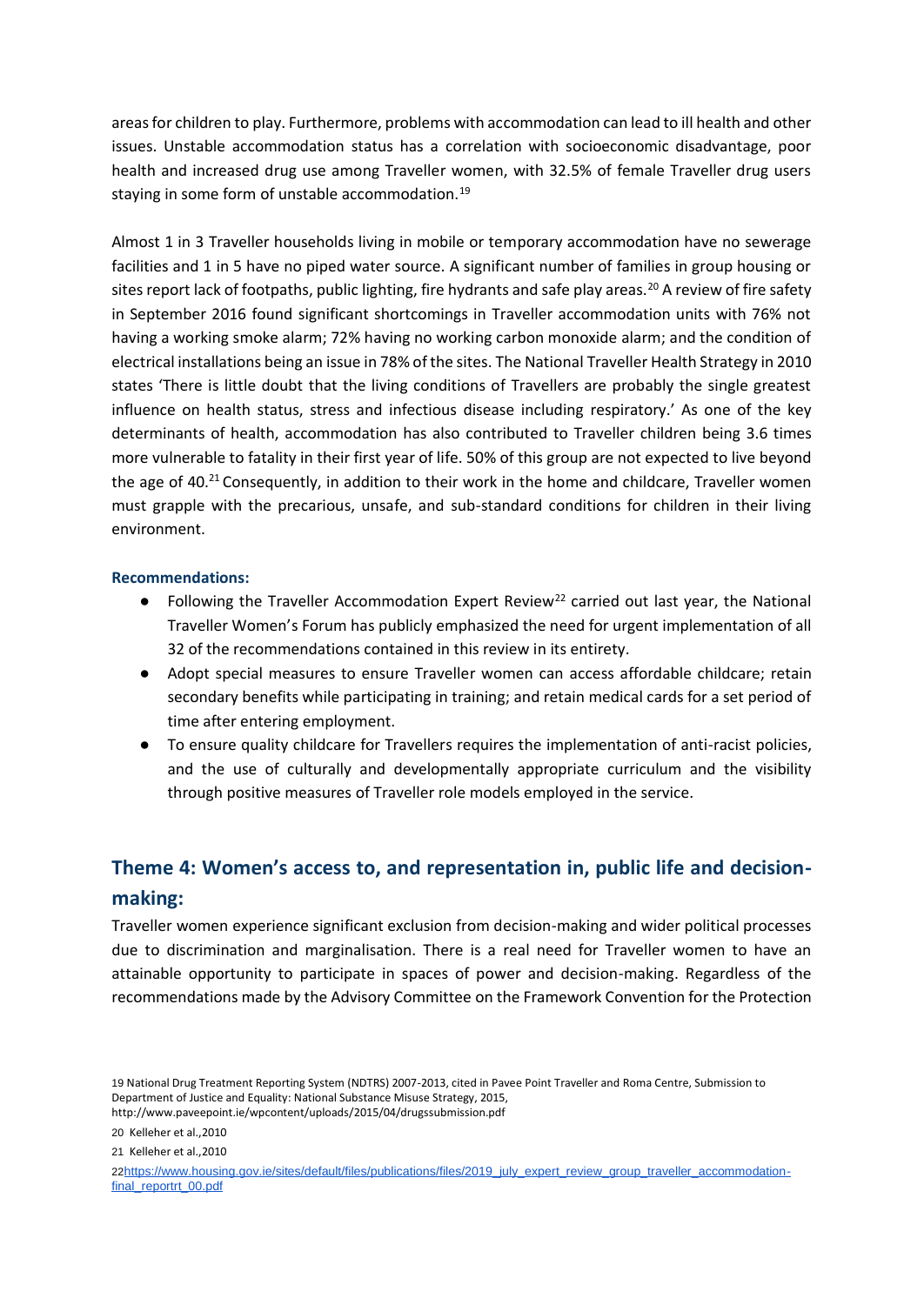of National Minorities, <sup>23</sup> CERD, <sup>24</sup> and former Council of Europe Commissioner for Human Rights, <sup>25</sup> the State has not adopted positive action measures to improve on the underrepresentation of Travellers in political institutions and public affairs.

The UNCESCR has also raised concerns over the lack of meaningful consultation by the Irish State within civil society in developing and implementing policies and legislation relating to Travellers. Consultative mechanisms have emerged in structures devoted to Traveller issues.<sup>26</sup> Traveller women have invested large parts of their time in resourcing these consultative spaces on health, accommodation and education in particular with little outcomes overall. The role of these committees also remains only advisory in nature without any decision-making powers. Consultation with Traveller women's representative organisations should not be seen as a panacea for women's participation. Consultative mechanisms can often be inaccessible for women who have low levels of literacy and education and/or who bear childcare responsibilities.

In 2019, four candidates in local elections openly identified as Travellers, three of which were women—none were elected.<sup>27</sup>

Last November, the research launch of 'Beyond the Dáil: More Women in Local Government' research report was launched in Mansion House. Local councillors were asked what issues they considered important to address in their role as leaders. 'Cash' is cited as one of the barriers to women running for office. 'Poverty ranked high for women with 59% of women reporting it as a priority issue compared to 42% of men.' Additionally, racism was indicated by 51% of women compared to 31% of male respondents. 10% of men reported that racism was not important, indicating that they do not see this as an issue related to local government.<sup>'28</sup> Maria Joyce spoke on a panel detailing the particular barriers Traveller women face in becoming involved in politics and the blatant racism that must be addressed by politicians and political parties.

#### **Recommendations:**

- Adopt quotas for Traveller and Roma women in formal political structures with specific seats in the Dáil, Seanad, Constitutional Convention and local councils. Seats should also be reserved in local and national government community engagement structures.
- Set targets for Traveller Women in mainstream gender quotas, party political gender quotas and state agencies quotas to ensure visibility of the most marginalised women.
- Quotas are needed for Traveller women's participation on state boards. The existing quota of 40% for women on state boards has been reached but there is no visibility of Traveller or other marginalised women.

27 [https://www.ipa.ie/\\_fileUpload/Documents/LA\\_Times\\_Summer\\_2019.pdf](https://www.ipa.ie/_fileUpload/Documents/LA_Times_Summer_2019.pdf)

28Dr. Cullen, P. and McGing, C. 2019, 'Beyond the Dail' p.16. Available: [https://www.nwci.ie/images/uploads/15176\\_NWCI\\_Research\\_Report\\_WEB.pdf](https://www.nwci.ie/images/uploads/15176_NWCI_Research_Report_WEB.pdf)

<sup>23</sup> Advisory Committee on the Framework Convention for the Protection of National Minorities, 2012. 24 CERD, 2005 and 2011.

<sup>25</sup> Council of Europe, *Report by the Commissioner for Human Rights Mr. Thomas Hammarberg on His Visit to Ireland, Strasbourg*, 2008, [https://wcd.coe.int/ViewDoc.jsp?p=&id=1283555&Site=CommDH&BackColorInternet=FEC65B&BackColorIntranet=FEC65B&Ba\\_ckColorLo](https://wcd.coe.int/ViewDoc.jsp?p=&id=1283555&Site=CommDH&BackColorInternet=FEC65B&BackColorIntranet=FEC65B&Ba_ckColorLogged=FFC679&direct=true#P402_100717&direct=true) [gged=FFC679&direct=true#P402\\_100717&direct=true.](https://wcd.coe.int/ViewDoc.jsp?p=&id=1283555&Site=CommDH&BackColorInternet=FEC65B&BackColorIntranet=FEC65B&Ba_ckColorLogged=FFC679&direct=true#P402_100717&direct=true)

<sup>26</sup> These include National Traveller Roma Integration Steering Committee, National Traveller Accommodation Consultative Committee, Local Traveller Accommodation Consultative Committees, Traveller Education Strategy Advisory and Consultative Forum, and the Traveller Health Advisory Committee.